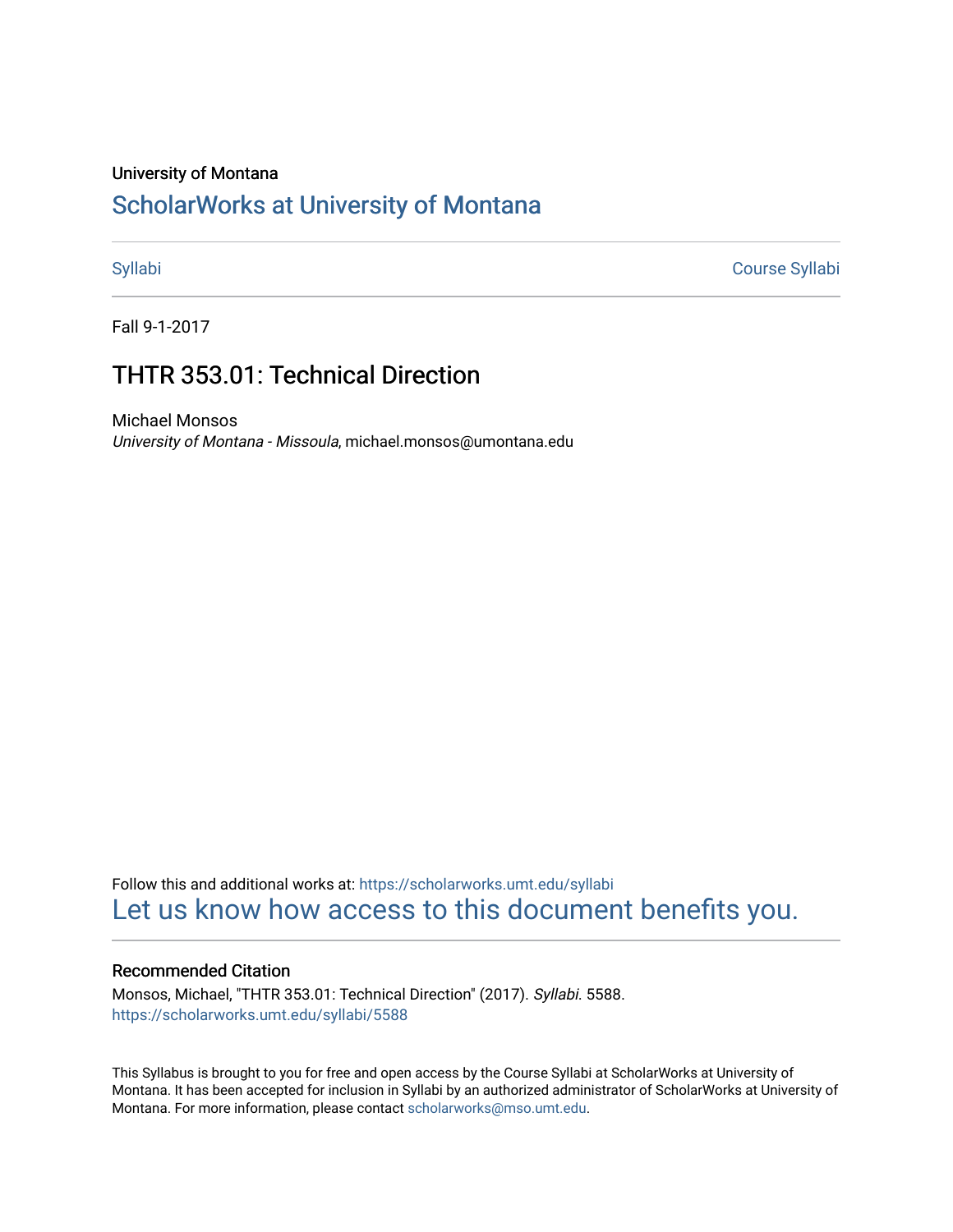# **Technical Direction**

| Course $#$ :             | <b>THTR 353</b>                                                  |
|--------------------------|------------------------------------------------------------------|
| Time:                    | MW 8:00-8:50                                                     |
| Credit:                  | 3                                                                |
| Room:                    | McGill 215                                                       |
| Instructor:              | Mike Monsos                                                      |
|                          | <b>PARTV Building Room 195</b>                                   |
|                          | 243-4481 Office, 240-9194 (cell, texting OK)                     |
|                          | michael.monsos@umontana.edu                                      |
| Office Hours:            | $M-10-11$ , T 9-11, R 9-11                                       |
|                          | Recommended Text: Stock Scenery Construction by Bill Raoul       |
| <b>Materials Needed:</b> | Drafting materials (CAD or hand), personal safety gear and tools |

#### Course Description:

This course is designed to offer students an understanding and insight into the role of a technical director for theatre productions. Students will study construction, budgeting, safety/health, materials, structural design, stage machinery, technical management, rigging, electrical, and audio as it applies to theatre through advanced work in the shops towards realized productions and on unrealized projects assigned throughout the semester.

#### Course Objectives:

This course will prepare students towards becoming professionals in the field of technical direction, giving them knowledge and experience towards managing and construction of theatrical designs..

#### Grading:

Grading will be based on total points earned on each assignment and class participation.

| 90-100%       | A |
|---------------|---|
| 80-89%        | R |
| 70-79%        | € |
| 60-69%        | Ð |
| 59% and lower | F |

#### Attendance policy:

Attendance is extremely important; it is assumed students will attend all classes. If a class is going to be missed, please contact the instructor and make arrangements for making up the work. Each absence where a student makes no attempt to make up work or does not do the assigned make-up will result in the drop of one-half a letter grade.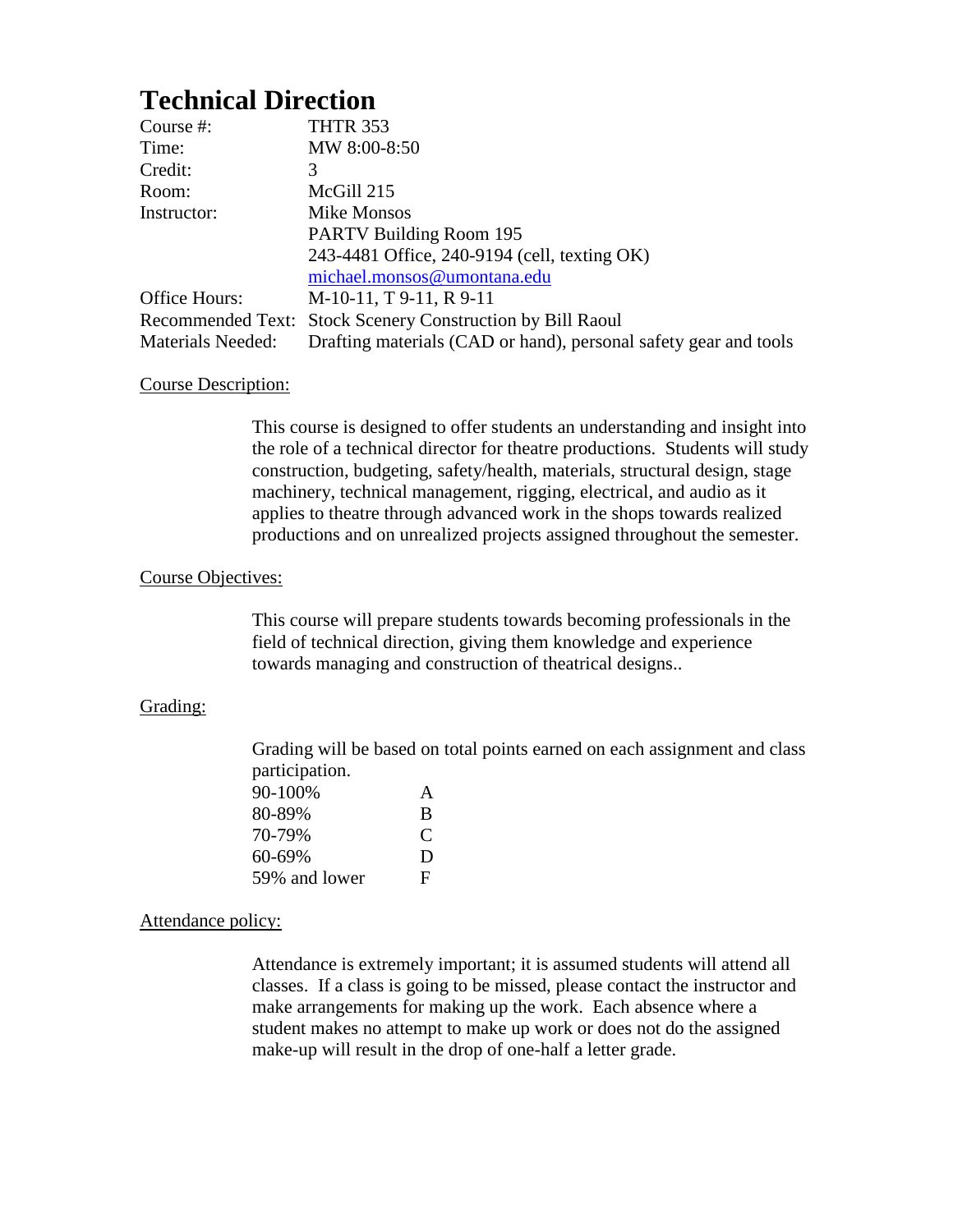## Class Schedule:

| Sept 6           | Introduction and orientation to technical direction |
|------------------|-----------------------------------------------------|
| Sept 11          | Starting the job-planning and drawing               |
| Sept 13          | Construction drawings assignment                    |
| Sept 18          | Class review of drawing                             |
| Sept 20          | Budgeting and budget assignment                     |
| Sept 25          | Class review of budget                              |
| Sept 27          | <b>Construction process</b>                         |
| Oct 2            | Construction challenge #1                           |
| Oct 4            | Class discussion on construction challenge #1       |
| Oct 9            | Class review of construction challenge #1           |
| Oct 11           | Budget construction challenge #1                    |
| Oct 16           | Research and problem solving                        |
| Oct 18           | Research assignment #1                              |
| Oct 23           | Class discussion on research #1                     |
| Oct 25           | Class review of research assignment #1              |
| Oct 30           | Construction challenge #2                           |
| Nov 1            | Class discussion of construction challenge #2       |
| Nov <sub>6</sub> | Class review of construction challenge #2           |
| Nov 8            | Traps, lifts and motorized scenery                  |
| <b>Nov 13</b>    | More on traps, lifts and motorized scenery          |
| Nov $15$         | Research assignment #2                              |
| <b>Nov 27</b>    | Class discussion on research assignment #2          |
| Nov 29           | Class review on research assignment #2              |